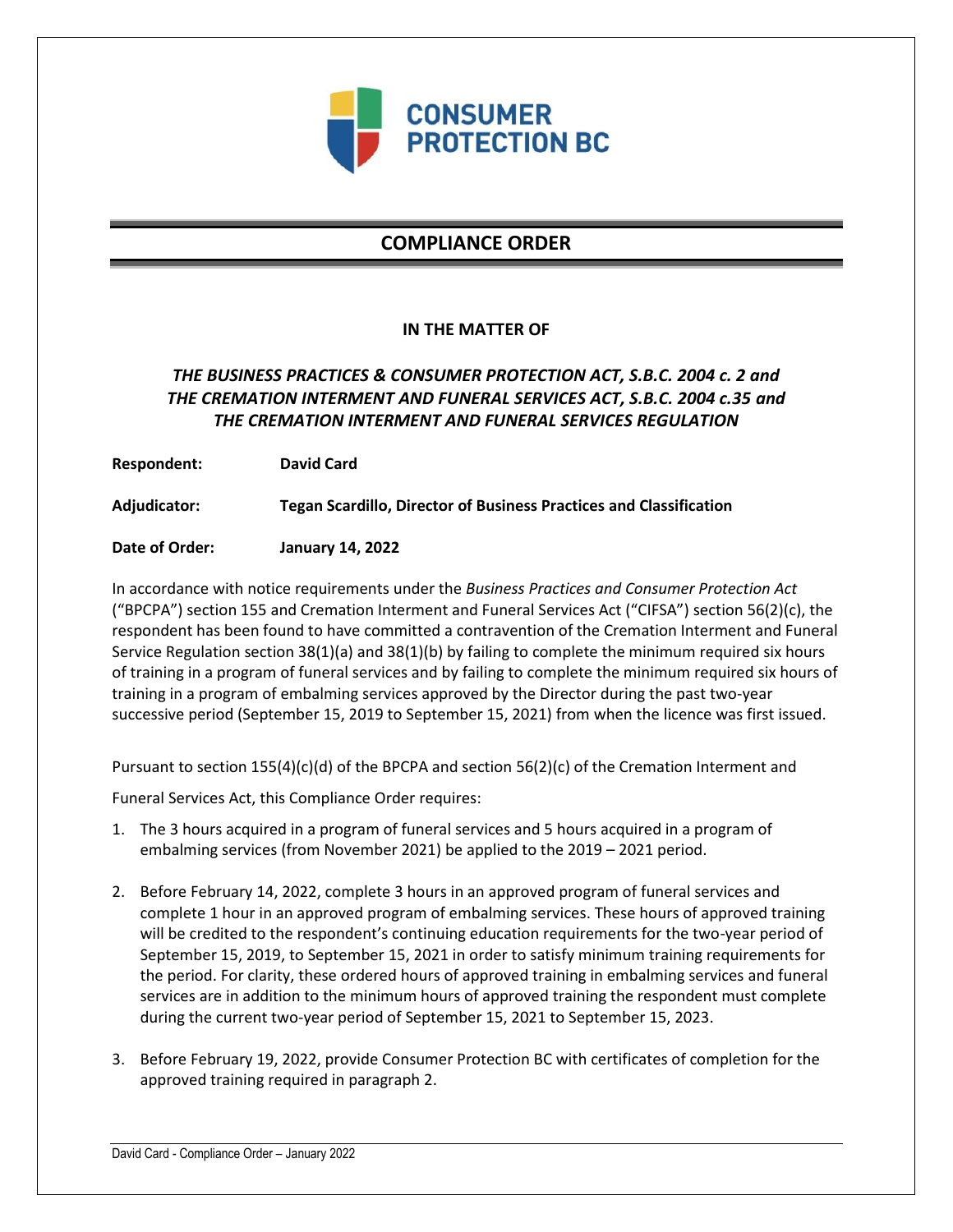4. Before February 14, 2022, make payment to Consumer Protection BC the amount of \$150.00 as partial reimbursement for inspection costs.

### **RECONSIDERATION PROCESS**

BPCPA section 181 of the CIFSA section 60 provide, in part, that a person may request a reconsideration of a compliance order.

The request must be in writing and identify the error believed was made or other grounds.

Section 182 of the BPCPA provides that the Director may reconsider determinations and may confirm, vary, or cancel a determination. A decision to vary or cancel a determination may only be made if the Director is satisfied that new evidence has become available or has been discovered that:

- is substantial and material to the determination, and
- did not exist at the time of the review or did exist at that time but was discovered and could not through the exercise of reasonable diligence have been discovered.

Pursuant to BPCPA section 181(1) and CIFSA section 60(5), a person may request the Director to reconsider a determination within 30 days of receiving the order, or within a period specified by the director if any special circumstances exist.

There is a \$262.00 (two hundred fifty-two dollar) reconsideration application fee which must be submitted with the request for reconsideration. The fee will be refunded to the applicant if the reconsideration results in the full reversal of the decision.

A decision on reconsideration is final and may only be judicially reviewed.

Information on the reconsideration process can be found at www.consumerprotectionbc.ca.

A request for reconsideration should be addressed to:

Consumer Protection BC Attn: Director 200 – 4946 Canada Way Burnaby, B.C. V5G 4H7

#### **SUMMARY**

The respondent is required to comply with this Order made under the BPCPA and CIFSA, and, at the request of this office, provide proof of compliance with the Order. If the respondent does not comply with this Order, the director may impose an administrative penalty of not more than \$5,000.00 on an individual and/or not more than \$50,000.00 on a corporation.

This Order may be filed in Supreme Court. Once filed, the Order is deemed to be an Order of the Supreme Court of British Columbia and enforceable as such.